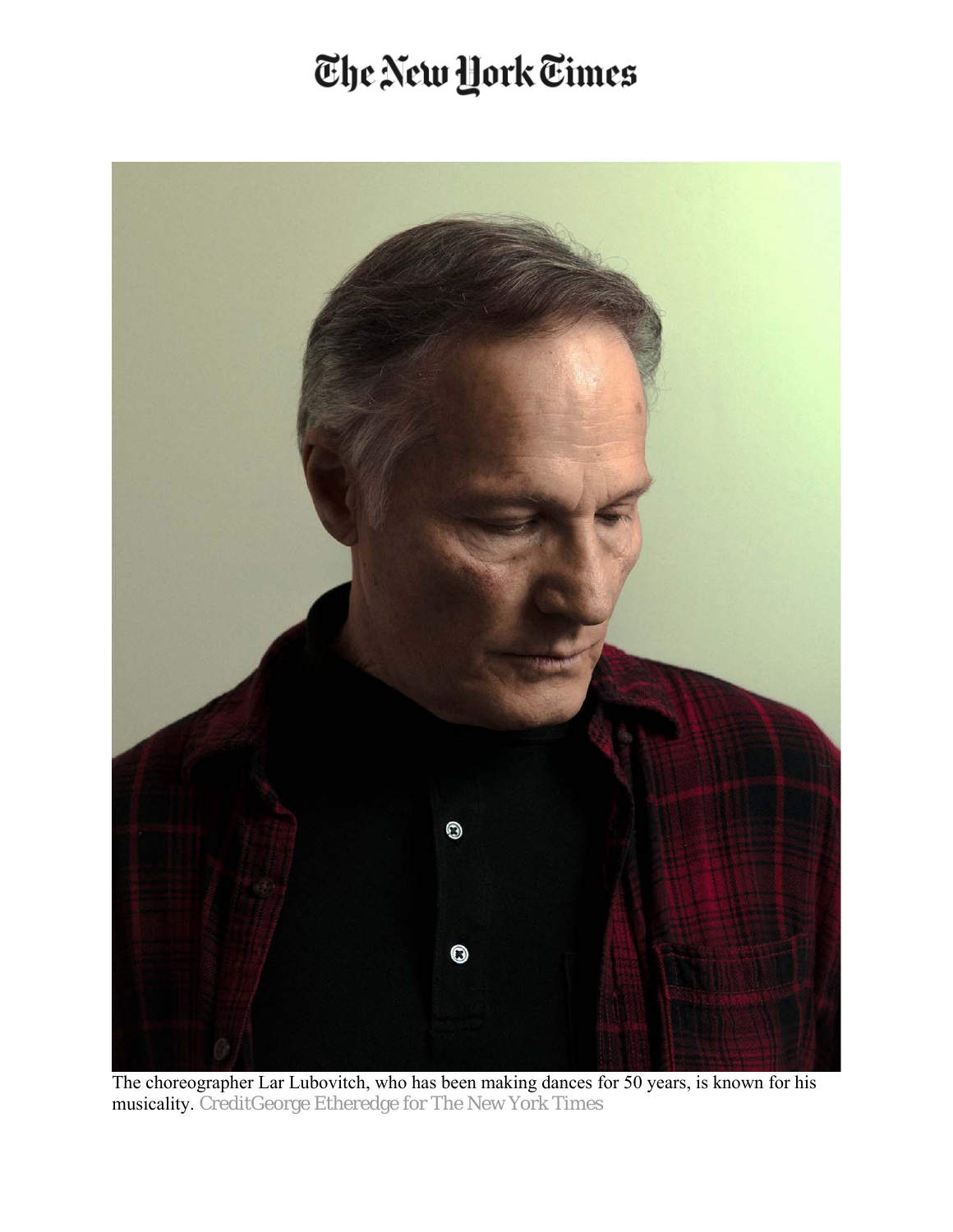## Lar Lubovitch: His Palette? All Arms and Legs.

Mr. Lubovitch, who's been a choreographer for 50 years, talks about his work and learning from the best: Graham, Limón and the stage of a nightclub.

### **By MARINA HARSS**APRIL 13, 2018

The choreographer Lar Lubovitch didn't discover dance until college, where he had gone in hopes of becoming a painter. The impulse to fill a canvas hasn't left him. When he describes making a dance, he does so not only in kinetic terms but through the prism of painting: "I'm reacting to the effect the music has on me and making that visual by painting the space and the time that the music is occupying," he said recently over lunch at a cafe near his Chelsea apartment

He has been painting with bodies for 50 years now, a milestone that he is celebrating with a weeklong run at the Joyce, beginning April 17. The dances on view date back to his "Brahms Symphony," from 1985, a work he considers a watershed in his career. It vividly embodies the two qualities for which he has come to be known: lush musicality and unabashed emotionalism. (It will be performed by dancers from George Mason University, for whom he restaged it earlier this year.) For his own company, he has created a new dance, "Something About Night," which contains passages from previous works, many of them forgotten. "An anniversary gesture to myself," he called it. The Martha Graham Dance Company is performing "The Legend of Ten," from 2010, also to Brahms, during its current season at City Center.



Mr. Lubovitch's company rehearses his new work, "Something About Night," which contains passages from older pieces. CreditGeorge Etheredge for The New York Times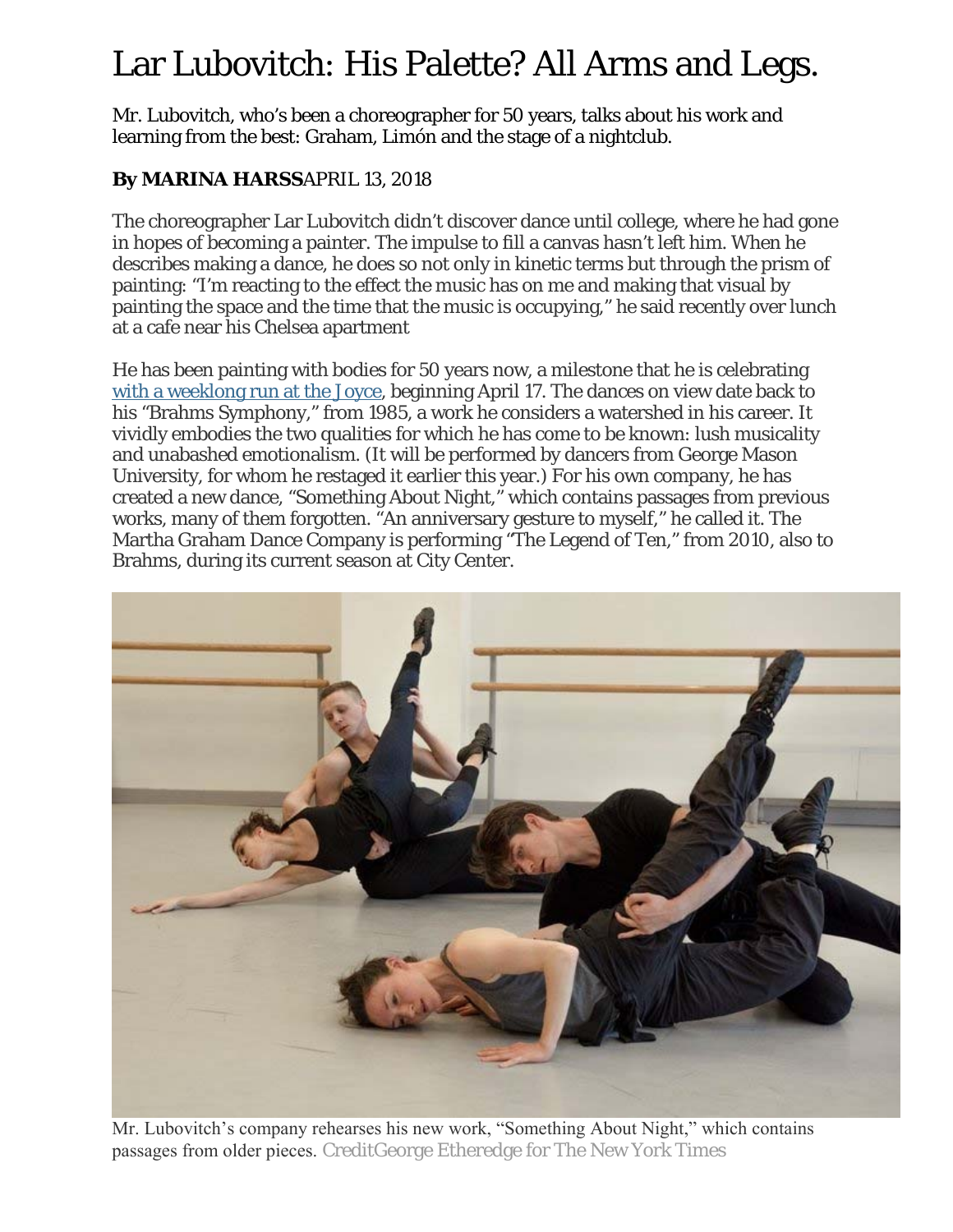

The Lar Lubovitch Dance Company performed his "Men's Stories" in 2005.CreditErin Baiano for The New York Times

Mr. Lubovitch's passion for movement was awakened during his freshman year at the University of Iowa, where had enrolled as an aspiring gymnast and art student. It was there that Mr. Lubovitch, who was born and brought up in Chicago, saw his first dance performance, almost by chance. There was a sense of "instant recognition," as he described it, a feeling that "this was what I was meant to  $do - art$  and gymnastics put together." He gave up painting and gymnastics almost instantly.

Mr. Lubovitch, 75, was lucky to discover dance when he did, in the early 1960s — the tail end of the heroic age of American modern dance. The summer after his freshman year (1962), he headed to the American Dance Festival "to find out what dance was." His first class there was taught by Martha Graham; the second, by Alvin Ailey; and the third by José Limón. Graham and Limón were already titans of the modern dance world. And Ailey had created his most famous work, "Revelations," two years earlier. "I was 19," Mr. Lubovitch recalled, "and I had no idea who they were." But he felt the power of their personalities and was moved by what he saw.

That fall, he left college and went to study dance at Juilliard. In addition to Graham and Limón, who were both on the faculty, he came into the orbit of the British ballet choreographer Antony Tudor, whom he still considers one of his strongest influences. Tudor taught his students that physical skill and technique, however necessary, were merely tools for revealing deeper meaning, an idea that resonated with the young Lubovitch, as did Tudor's emphasis on visualizing the music as he danced. "It was about *being* the music," Mr. Lubovitch said.

His eclectic and compressed training — he spent only two years at Juilliard — also meant that he didn't have time to absorb the enmity that simmered between modern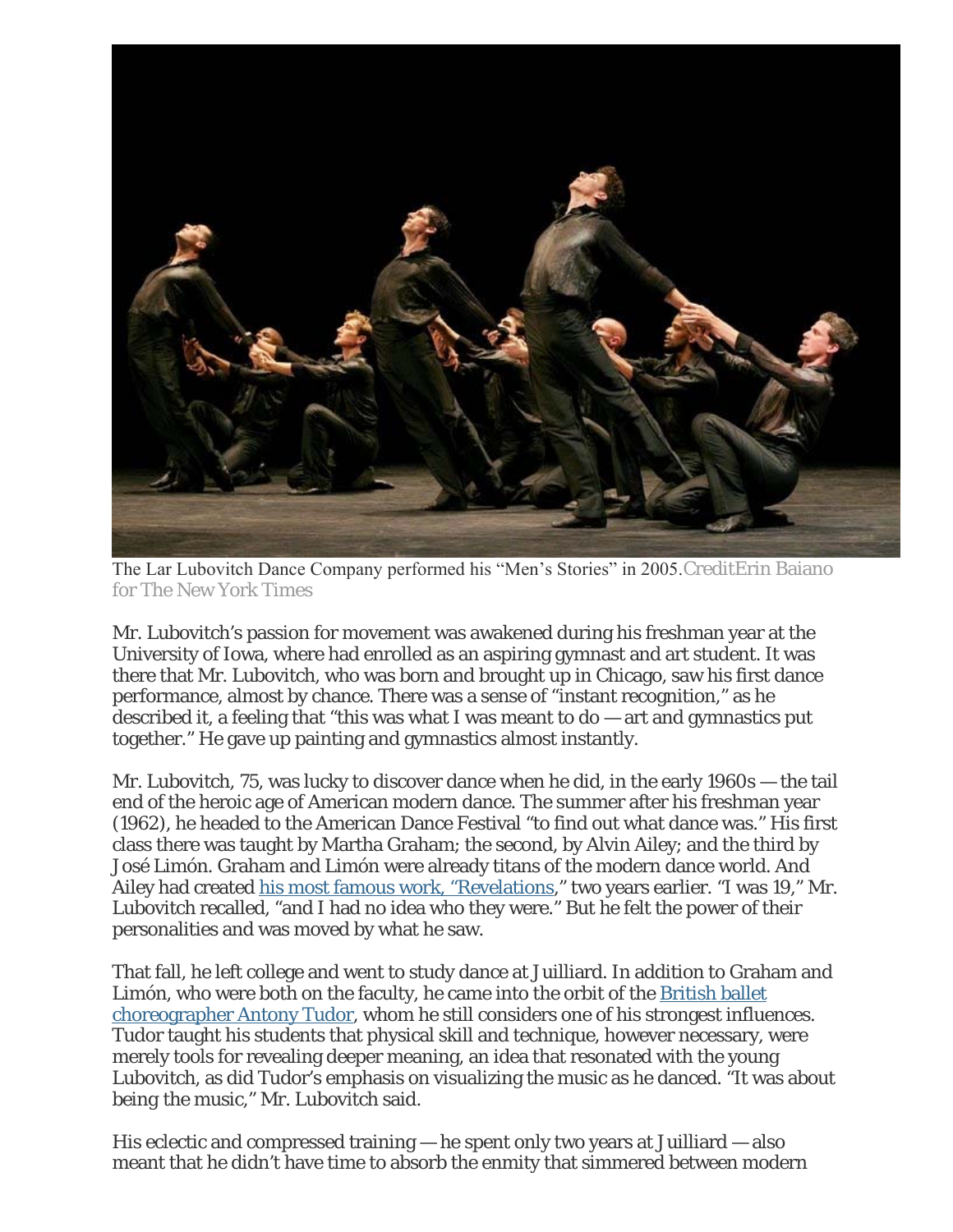dance and ballet, two artistic camps that looked upon each other with suspicion. (To a certain extent, they still do.) "To me it was all dance," he said. His own choreography embraces both the grace and line of ballet and the weight and purposefulness of modern dance. For him, there is no tension among abstraction, beauty and honest expression. (He has at times been criticized as sentimental, not that he minds, he said.) Nor has he shied away from making dance to "important" classical music, including compositions by Brahms, Schubert, Schumann and Mozart, composers often considered too monumental for dance.

The following are edited excerpts from a conversation looking back at his 50-year choreographic career.



Mr. Lubovitch in his dancing days. He came of dancing age in the early 1960s at the tail end of the heroic era in American modern dance. CreditJack Mitchell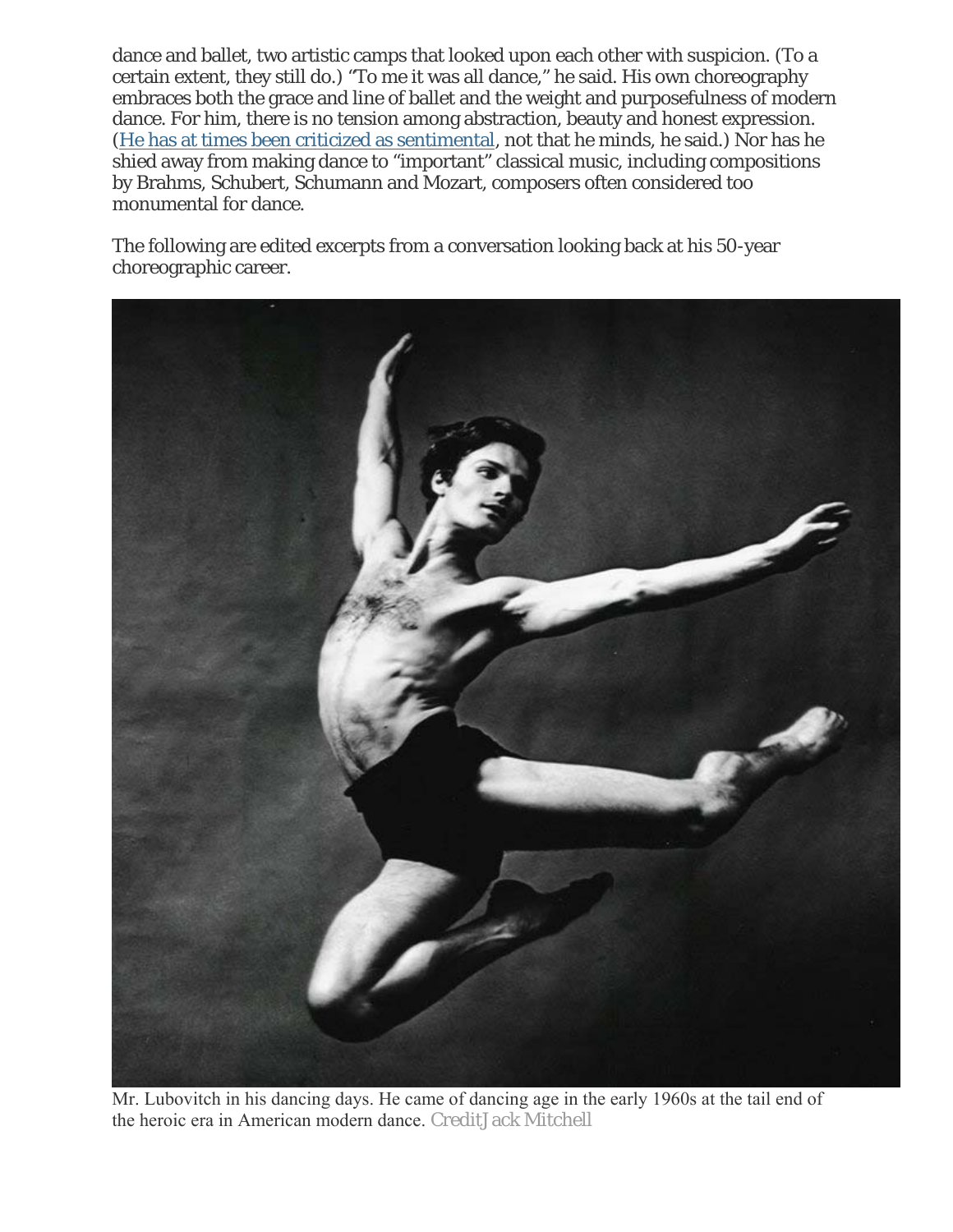#### **You discovered dance as a freshman at the University of Iowa. How did it happen?**

Marsha Thayer, who was a choreographer, dancer and teacher, came into my gymnastics warm-up one day and asked if there were any men there who would like to lift some women. That was how she put it. It was intriguing enough. She took me to my first dance concert, and it happened to be the Limón Dance Company. I remember everything they performed: "There Is a Time," "The Emperor Jones" and "The Moor's Pavane."

#### **Why has musical expression been so central to your idea of dance?**

Music visualization sounds so corny now, but I do think it's a bottom line of why people dance. Something about music filling our spirit and our having a physical reaction to it. But it's spoken of less, and in certain circles it's thought of as very old-fashioned.

#### **Early on, in addition to dancing with Donald McKayle, Pearl Lang, John Butler and various ballet companies, you were a go-go dancer at a nightclub in Greenwich Village. What was that like?**

Yes, Trude Heller's. I wore white bell-bottoms and white go-go boots. In those days, gogo dancers stood on a ledge above the dance floor and demonstrated the latest dances. I was really good at it. Go-go dancing was where my spirit of dance came alive. I became more interested in choreographing because there was no other place I could dance where I felt that free.

#### **Did you always think of yourself as a choreographer?**

I made up my first dance when I was about 3. I first heard the word "choreography" as a child in a movie theater with my parents. It was a movie with Danny Kaye and he was doing a parody of Martha Graham, and the name of the dance parody was "Choreography." I asked my father, "What does that word mean?" And he said, "That's the guy who makes up the steps."

#### **What qualities do you value in movement?**

My style of movement is very fluid. I always knew that one step had to come out of another, with a sense of inevitability. All of the movement comes out of itself and delivers the next idea.

#### **You've said that "A Brahms Symphony" (1985) was a turning point for you. In what way?**

Dance was exploding, and things were going in this much more conceptual direction. And I had to ask myself, was that really me or not? And I said, no, it isn't me. So I went in the opposite direction and took this music by Brahms and did this very passionate, very sentimental, very physically expressive dance. It was a statement to myself and whoever was watching that this was my truth.

#### **Some of your most well-received dances, like the duet from "Concerto Six Twenty-Two" (1986), "Men's Stories" (2000) and "Little Rhapsodies" (2007), were made for men.**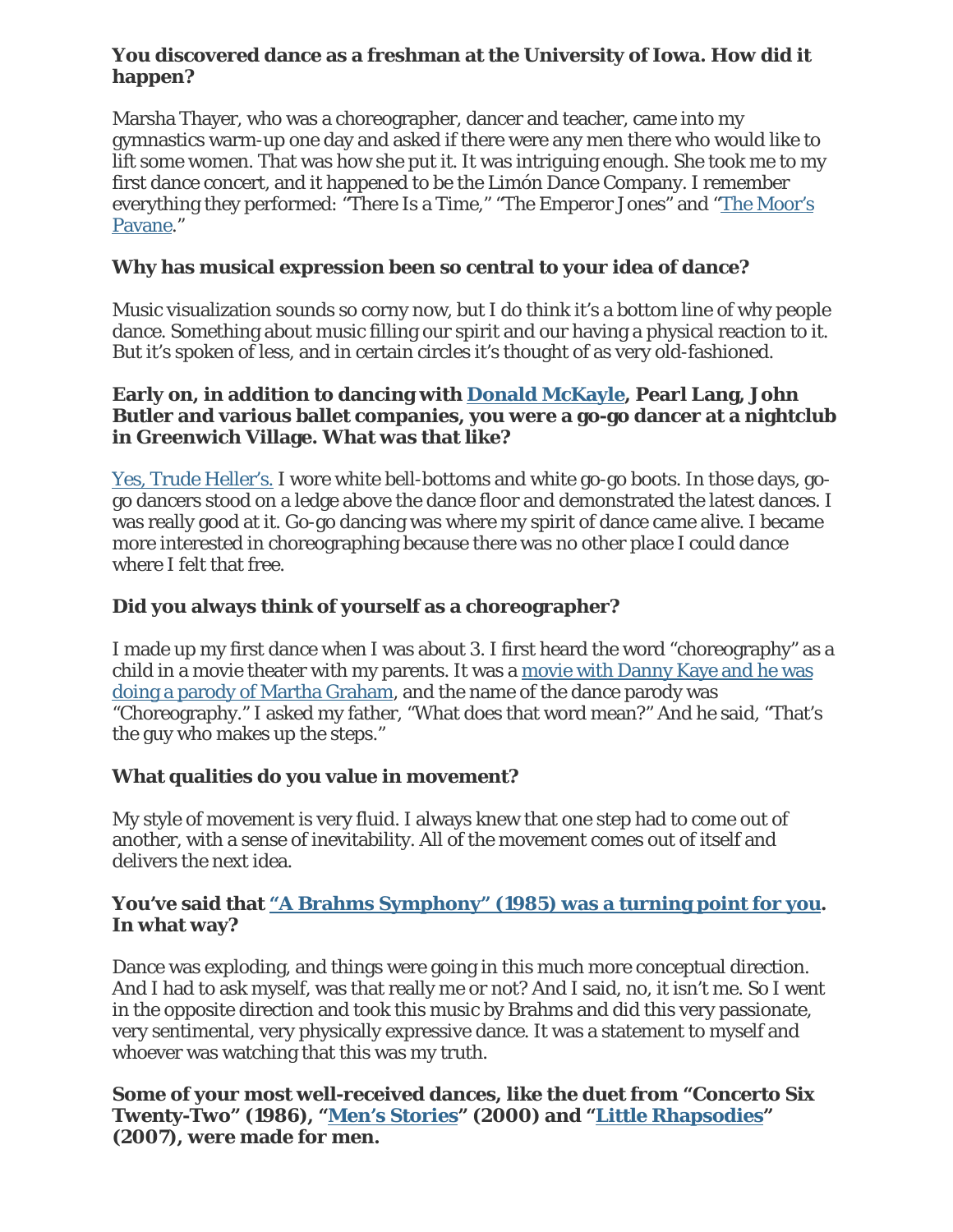I like the way men dance, and I like women who dance like men. What I mean by that is that they have gravity and weight in their movement. So what I really like is a dancer who has gravity in both senses of the word: physical gravity and spiritual gravity.

**You were also a pioneer in same-sex partnering. "Concerto Six Twenty-Two," for example, contains a very moving pas de deux for two men. How did that come about?** 



Griff Braun and Jay Franke of the Lubovitch company, performing "Concerto Six Twenty-Two" in 2008.CreditJennifer Taylor for The New York Times

We were at the beginnings of what was clearly going to be a worldwide crisis of AIDS. I had lost a close friend already. I thought that one of the emerging themes was friendship. People, very young people who didn't expect to escort their friends to death, were helping people to die out of friendship. So I decided to do a dance that was basically about honoring friendship. The central duet was for two men, and the whole dance is about that. It resonated.